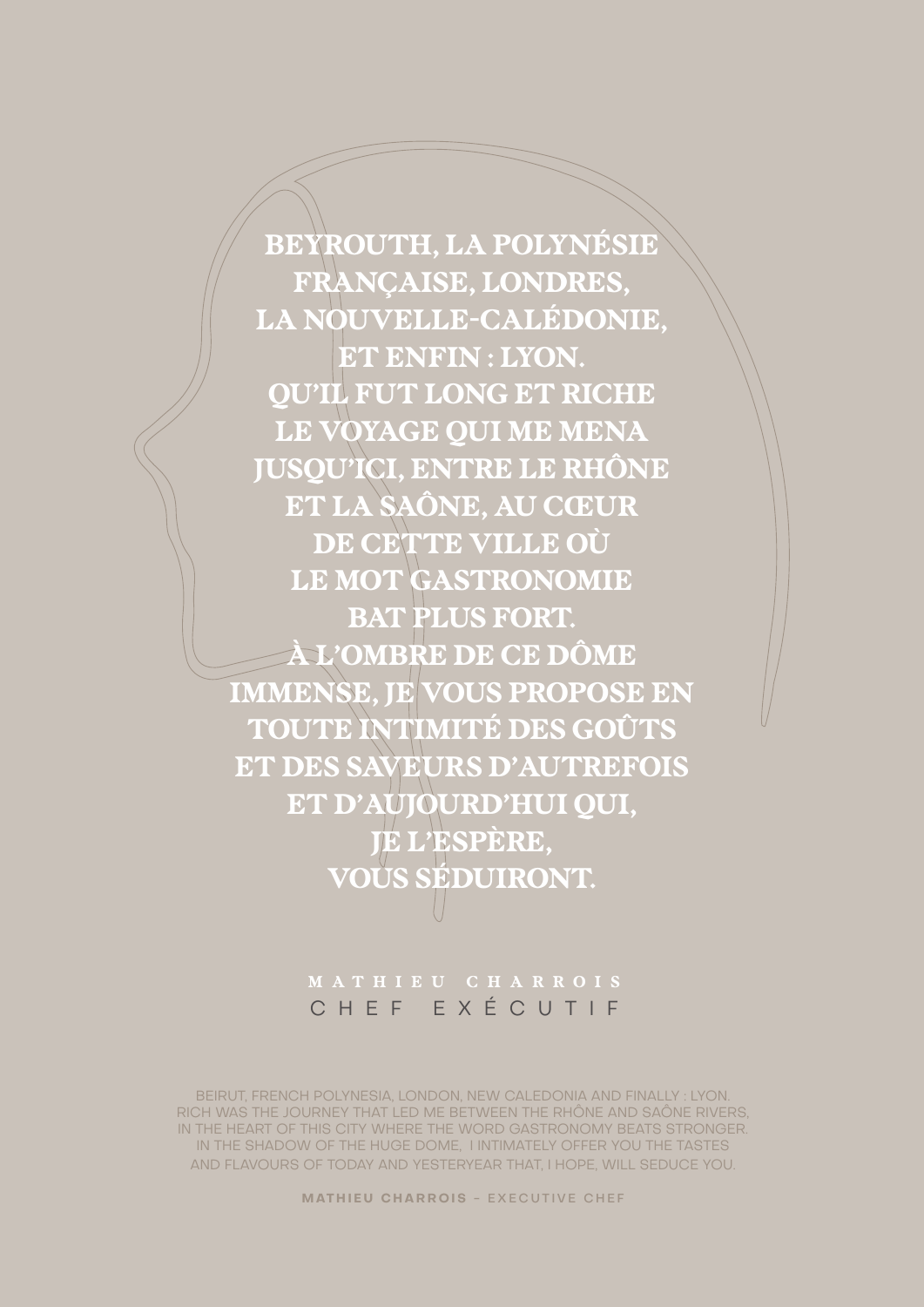## **pour commencer starter**

| l'endive             | ENDIVES BRAISÉES, CRÈME DE CHICON<br>AU COMTÉ, TUILE DE TAPIOCA<br>$16 \in$<br><b>ENDIVE</b><br>BRAISED ENDIVES, CREAMY CHICORY AND COMTE CHEESE<br>CONFECTION, TAPIOCA SNAP BISCUIT                                                                     |
|----------------------|----------------------------------------------------------------------------------------------------------------------------------------------------------------------------------------------------------------------------------------------------------|
| l'asperge            | ASPERGES VERTES DU VAUCLUSE, POUTARGUE<br>DE LA MAISON BARTHOUIL, TEMPURA D'ASPERGES,<br><b>MENTHE BERGAMOTE</b><br>19€<br><b>ASPARGUS</b><br>VAUCLUSE GREEN ASPARAGUS, BOTTARGA FROM THE RENOWNED<br>MAISON BARTHOUIL, ASPARAGUS TEMPURA, BERGAMOT MINT |
| la k'nelle           | MOUSSELINE DE POISSON BLANC EN PANURE,<br>TÉTRAGONE, SAUCE NANTUA, ÉCREVISSES<br>21 $\epsilon$<br><b>LYON OUENELLE</b><br>BREADED WHITE FISH MOUSSELINE, NEW ZEALAND SPINACH,<br>NANTUA SAUCE, CRAYFISH                                                  |
| l'omble<br>chevalier | GRAVLAX D'OMBLE CHEVALIER, ŒUFS DE BROCHET,<br>CRÈME DE BRESSE, TUILE CRAQUANTE<br>$21 \in$<br><b>ARCTIC CHAR</b><br>ARCTIC CHAR GRAVLAX, PIKE ROE, CRÈME DE BRESSE,<br><b>CRISPY SNAP BISCUIT</b>                                                       |
| le ris<br>de veau    | RIS DE VEAU AU BEURRE MOUSSEUX, VELOUTÉ<br>À L'AIL DES OURS, MORILLES FRANÇAISES<br>32€<br><b>VEAL SWEETBREADS</b><br>VEAL SWEETBREADS WITH FOAMED BUTTER, CREAM OF<br>WILD GARLIC, FRENCH MOREL MUSHROOMS                                               |
| le foie gras         | DUO DE FOIE GRAS AU CHOCOLAT ÉPICÉ,<br>VIN DE MAURY, NOISETTES TORRÉFIÉES,<br><b>BRIOCHE DE CAFÉ</b><br>$34 \in$<br><b>FOIE GRAS</b><br>FOIE GRAS DUO WITH SPICED CHOCOLATE, MAURY WINE,<br>ROASTED HAZELNUTS, COFFEE BRIOCHE BREAD                      |
|                      | <b>Sans Gluten</b><br>Végétarien<br><b>Sans Lactose</b><br>Gluten Free<br>Lactose Free<br>Vegetarian                                                                                                                                                     |

Nos préparations culinaires peuvent contenir des produits allergènes. Vous pouvez vous informer auprès de notre responsable de salle<br>Origine des viandes : France, Italie et Irlande. Prix nets, taxes et service compris. Les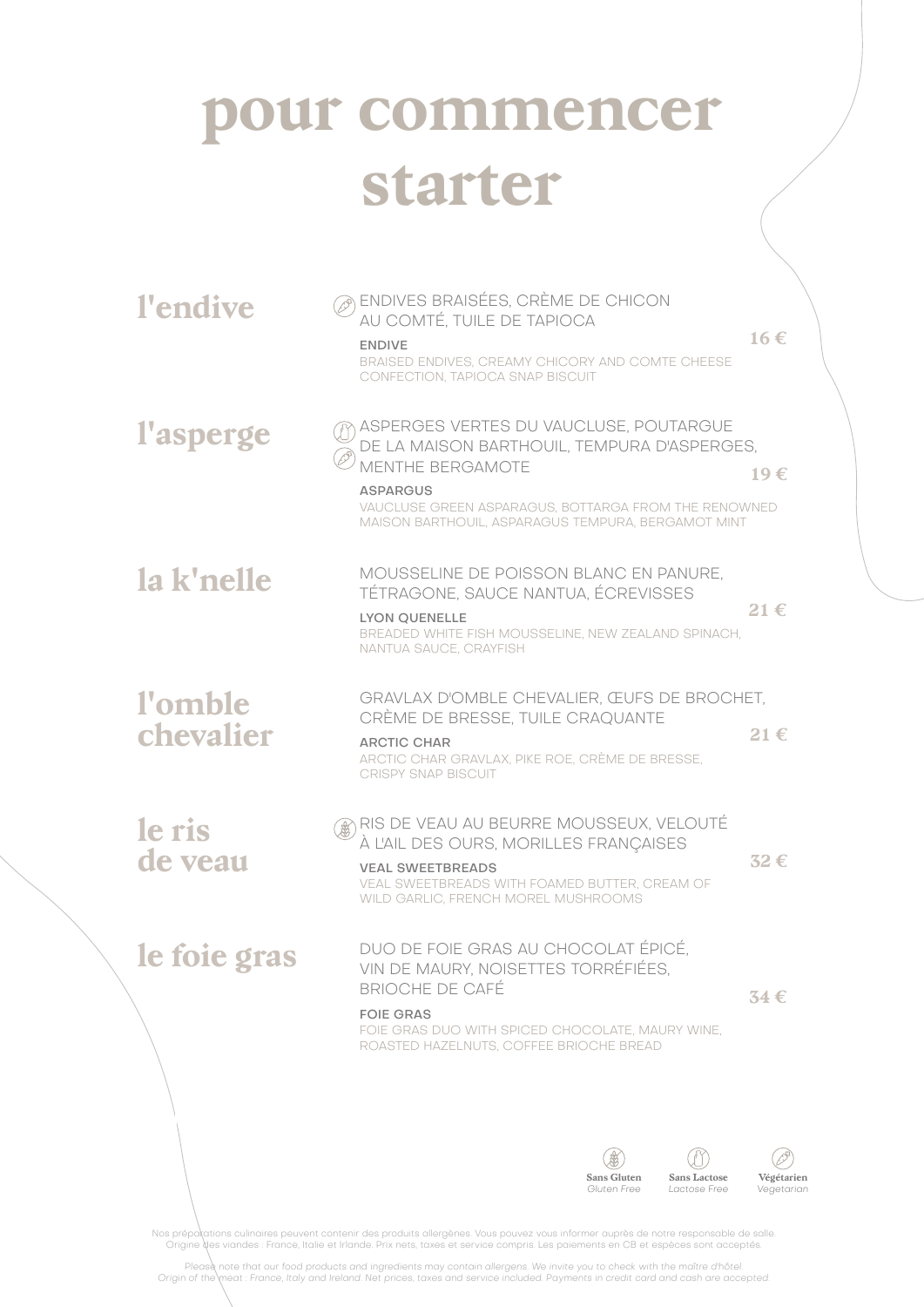# **à suivre main course**

| le risotto           |     | PETIT ÉPEAUTRE FAÇON RISOTTO, PARMESAN,<br>POUDRE DE CHAMPIGNONS<br><b>RISOTTO</b><br>RISOTTO STYLE SPELT, PARMESAN CHEESE, MUSHROOM<br><b>POWDER</b>                                                                                        | 19€            |
|----------------------|-----|----------------------------------------------------------------------------------------------------------------------------------------------------------------------------------------------------------------------------------------------|----------------|
| le cabillaud         | 6\$ | CABILLAUD BASSE TEMPÉRATURE, COQUES,<br>POIREAUX RÔTIS, CRÈME INFUSÉE À L'ALGUE<br><b>DULSE &amp; AUX COQUILLAGES</b><br>COD<br>LOW AND SLOW COOKED COD, COCKLES, ROASTED LEEKS,<br>CREAM INFUSED WITH DULSE SEAWEED AND SHELLFISH           | 32€            |
| le pigeonneau        |     | PIGEONNEAU FERMIER DU POITOU, CONSOMMÉ DE<br>PIGEON, CHOU FARCI AU PORC & AU FOIE GRAS<br>SQUAB<br><b>TRADITIONAL FARM-GROWN SQUAB FROM POITOU, PIGEON</b><br>CONSOMME, CABBAGE STUFFED WITH FOIE GRAS AND PORK                              | $34 \text{ }f$ |
| la saint-<br>jacques |     | SAINT-JACQUES DE LA BAIE DE SAINT-BRIEUC<br>RÔTIES AU BEURRE NOISETTE, MOUSSELINE DE<br>CHOU-FLEUR TEMPÉRÉ, TOMBÉE DE CHOU KALE<br><b>SCALLOP</b><br>ST BRIEUC BAY SCALLOPS ROASTED IN BROWN BUTTER.<br>CAULIFLOWER MOUSSELINE, SAUTÉED KALE | 36€            |
| l'agneau             |     | FILET DE SELLE D'AGNEAU & ANGUILLE FUMÉE EN<br>CRÉPINE DE PORC, TORTELLINI À LA TÉTRAGONE<br>LAMB<br>LAMB SADDLE FILLET AND DOMBES EEL IN PORK CAUL FAT.<br><b>NEW ZEALAND SPINACH TORTELLINI</b>                                            | $38 \in$       |

#### **les petits à côté 7 €**

pommes de terre sautées aux herbes fraiches / mousseline de pommes de terre poêlée de petits légumes de saison / salade verte

#### SIDE DISHES

**-**

squtéed potatoes with fresh herbs / potato mousseline / seasonal vegetables / green salad **€7**



Nos préparations culinaires peuvent contenir des produits allergènes. Vous pouvez vous informer auprès de notre responsable de salle<br>Origine des viandes : France, Italie et Irlande. Prix nets, taxes et service compris. Les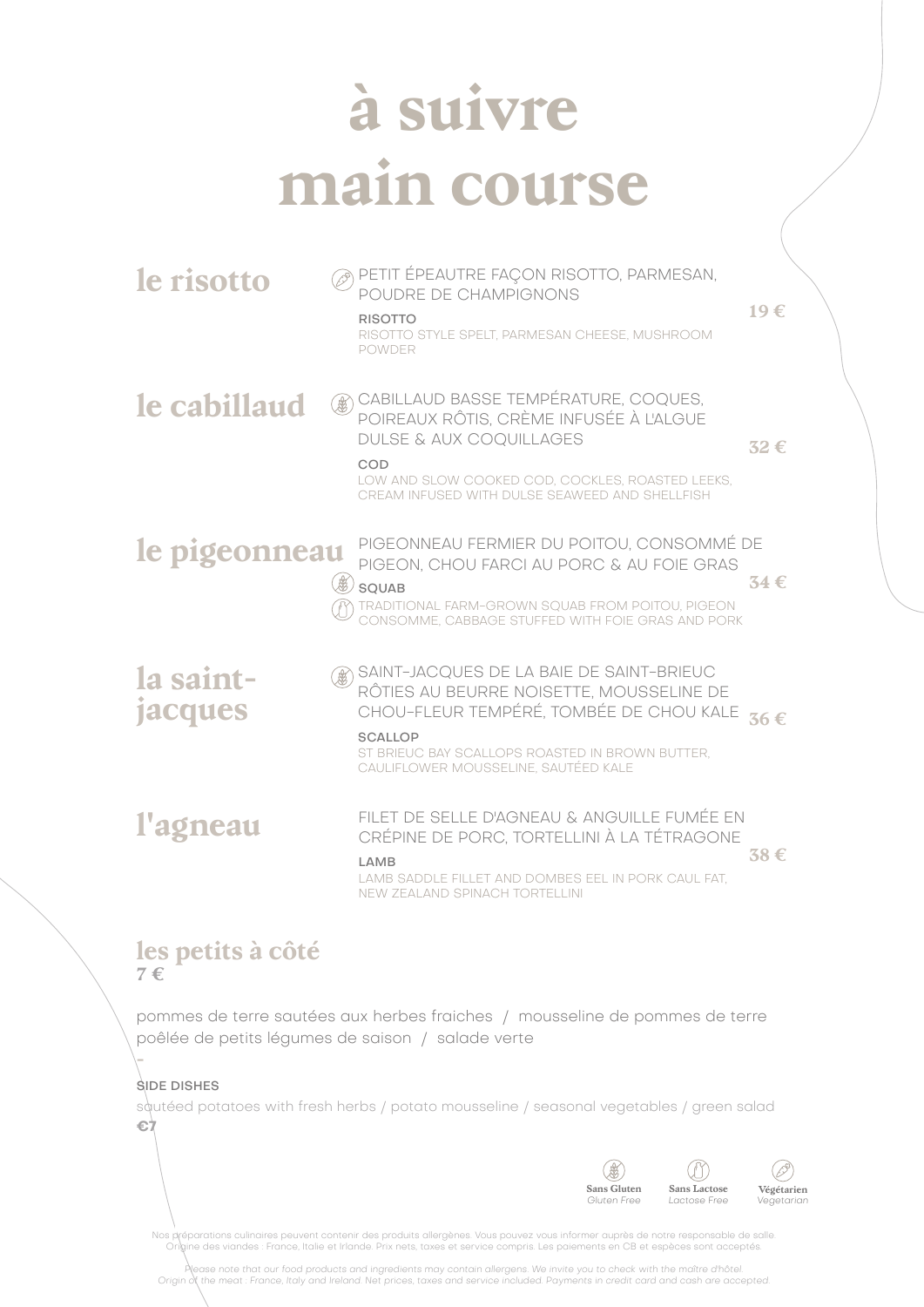# **service au guéridon service at your table**

### **poulet de Bresse au vin jaune, argouanes sautées 74 €**

**-** Bresse free-range chicken in yellow wine, sauteed King trumpet mushrooms **€74**

### (\$6

**la sole meunière de ligne, pommes de terre mitraille au beurre noisette 115 € pour 2 personnes -**

line-caught sole meunière, mitraille potatoes with brown butter **€115 for 2 people**



**la côte de veau de lait bio du Piémont 1kg, sauce vin jaune aux morilles, asperges vertes 110 € pour 2 peronnes -**

 Pièmont milk-fed, organic veal chop (1kg), yellow wine sauce with morel mushrooms, green asparagus **€110 for 2 people**

**B** 

**la côte de bœuf black angus bio d'Irlande 1kg, pommes de terre sautées et légumes de saison 125 € pour 2 personnes**

**-** Irish, organic Black Angus prime rib (1kg), sautéed potatoes and seasonal vegetables **€125 for 2 people**



#### **les petits à côté 7 €**

pommes de terre sautées aux herbes fraiches / mousseline de pommes de terre poêlée de petits légumes de saison / salade verte **-**

#### SIDE DISHES

sautéed potatoes with fresh herbs / potato mousseline / seasonal vegetables / green salad **€7**

> **Sans Gluten** Gluten Fre

Nos préparations culinaires peuvent contenir des produits allergènes. Vous pouvez vous informer auprès de notre respons Origine des viandes : France, Italie et Irlande. Prix nets, taxes et service compris. Les paiements en CB et espèces sont acceptés.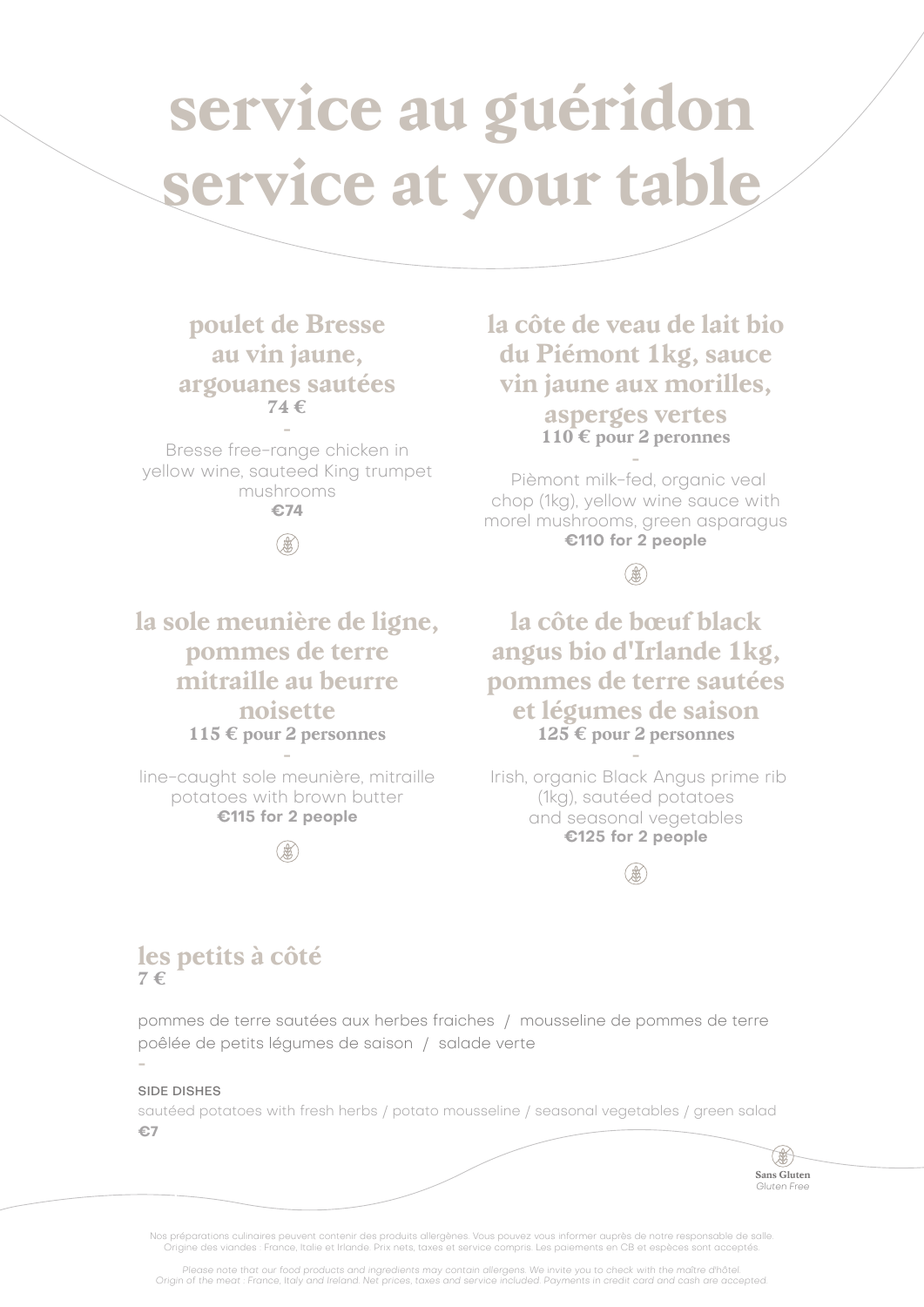# **pour finir in fine**

| les fromages  | ASSIETTE DE LA MÈRE RICHARD<br><b>CHEESE PLATTER</b><br>FROM THE LEGENDARY LA MÈRE RICHARD CHEESEMONGERS                                                                                                                                                                             |                                   |
|---------------|--------------------------------------------------------------------------------------------------------------------------------------------------------------------------------------------------------------------------------------------------------------------------------------|-----------------------------------|
| le café latte | SABLÉ AU GRUÉ DE CACAO, GANACHE AU CAFÉ,<br>MOUSSE DE LAIT INFUSÉE AUX GRAINS DE CAFÉ<br>DE LA MAISON GONÉO<br><b>CAFFÈ LATTE</b><br>SABLÉ BISCUIT WITH COCAO NIBS, COFFEE GANACHE, FOAMED<br>MILK INFUSED WITH COFFEE BEANS FROM THE EMINENT MAISON<br><b>GONÉO COFFEE ROASTERS</b> | 14 $\epsilon$                     |
| la pomme      | CHAUD-FROID DE POMMES CARAMEL, BRUNOISE<br>DE GRANNY SMITH, CRÈME LÉGÈRE À LA CANNELLE<br>DE CEYLAN, SORBET CALVADOS<br><b>APPLE</b><br>APPLE CHAUD- FROID, DICED GRANNY SMITH, LIGHT CREAM<br>FLAVOURED WITH CEYLON CINNAMON, CALVADOS SORBET                                       | 14 $\epsilon$                     |
| le miel       | CRÈME LÉGÈRE AU MIEL DE FOURVIÈRE, GLACE<br>AU POLLEN D'ABEILLE, HONEYCOMB, SUPRÊMES<br>D'ORANGE AU MIEL DE CHÂTAIGNER<br><b>HONEY</b><br>LIGHT CREAM WITH FOURVIÈRE HONEY, BEE POLLEN ICE CREAM,<br>HONEYCOMB, ORANGE SUPREME WITH CHESTNUT HONEY                                   | $15 \in$                          |
| le chocolat   | CHÉMEUX AU CHOCOLAT PARFUMÉ AU THÉ EARL GREY,<br>GEL DE CITRON BERGAMOTE, PÉTALES DE CHOCOLAT<br>NOIR DE MADAGASCAR<br><b>CHOCOLATE</b><br>CHOCOLATE CREAM FLAVOURED WITH EARL GREY TEA, LEMON<br>AND BERGAMOT JELLY, MADAGASCAR DARK CHOCOLATE PETALS                               | $15 \in$                          |
| la mangue     | MANGUE FRAÎCHE, SABLÉ VIENNOIS, CRÈME LÉGÈRE,<br>SORBET MANGUE AU SAFRAN DE LA MAISON<br><b>BAHADOURIAN</b><br><b>MANGO</b><br>FRESH MANGO, VIENNESE SABLÉ, LIGHT CREAM, MANGO SORBET<br>WITH SAFFRON FROM THE ACCLAIMED BAHADOURIAN DELI                                            | $16 \in$                          |
|               |                                                                                                                                                                                                                                                                                      | <b>Sans Gluten</b><br>Gluten Free |

Nos pléparations culinaires peuvent contenir des produits allergènes. Vous pouvez vous informer auprès de notre responsable de salle.<br>Prix nets, taxes et service compris. Les paiements en CB et espèces sont acceptés.